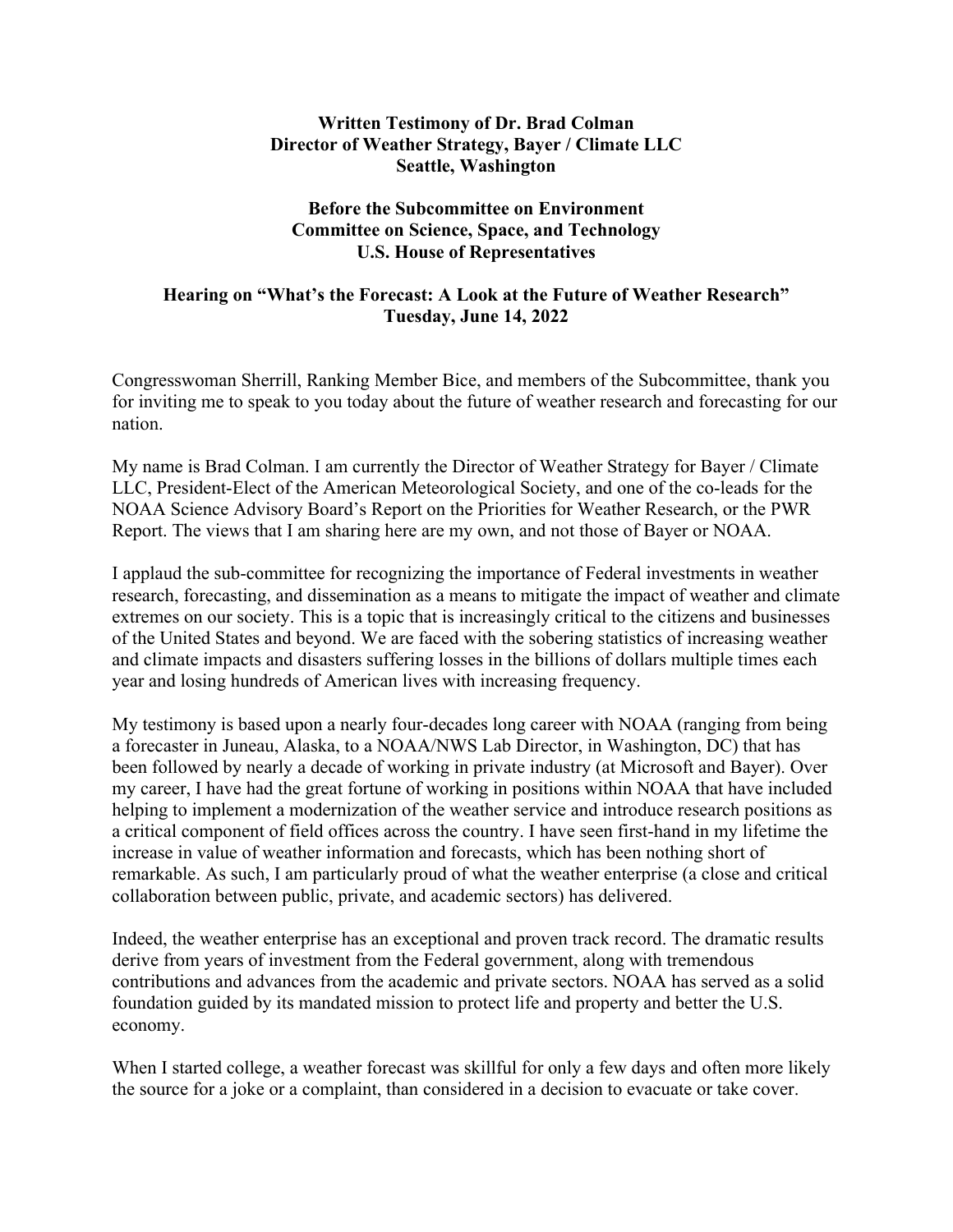Today, 5-day forecasts are as good or better than a 3-day forecast was at the turn of this century, and skillful weather forecasts extend well into the second week. For just a moment, consider the value this kind of improvement has brought to Americans and American businesses. People can now better plan their activities for the week, industry can make critical business decisions that dramatically increase their profit margins, and emergency managers can make earlier and better decisions about when and who to evacuate in their efforts to better protect Americans and their property.

These gains were not achieved through singular investments, or major breakthroughs, rather they were developed through continuous investment across many fronts, and hard work and collaboration across the weather enterprise over these past decades. Let me call out a few past examples (and these are only a few, there are many others) that we are all likely familiar with to underscore this linkage between significant Federal investments and proven benefits to our country.

A great example is the investment that was made to install and maintain the NOAA/FAA/DOD WSR-88D national radar network. As a result, minutes have been trimmed off the lead time of warnings for severe thunderstorms and tornadoes. The radar data are assimilated into weather prediction models and contribute to improvements in weather forecast skill. Each of us is now able to enjoy phone apps from the weather industry that provide short-term forecasts that were unimaginable just a few years ago. For example, they provide each of us with minute-by-minute updates on when rain or snow is going to stop or start – essentially down to our neighborhood or exact location. The benefits to the public, agriculture, transportation, and other industries have been immense.

Another example, to which I briefly alluded to previously, took place between 1989 and 2000, when the nation invested approximately \$4.5 billion to implement the Modernization and Associated Restructuring (MAR) of the NWS. As part of that project, new observational and computational systems were planned and deployed, including the 88D network. Critically, NWS field offices around the country were redefined around new models for observing, forecasting, and service delivery that allowed them to capitalize on the investments in these new systems. I had the good fortune of being part of that restructuring and was one of the first Science Operation Officers introduced into forecast offices around the country. I and my colleagues helped introduce and demonstrate ways in which new technological advances could be implemented within NOAA's production systems and allow for delivering longer range, yet more targeted, forecasts. The entire NWS workforce was restructured around these concepts, with targeted investments in training and recruitment that gave the forecasters the skills and knowledge necessary to implement what was then a modernized NWS.

As forecast skills increased, their potential value increased, yet it was soon recognized that the optimal value of the weather information to the stakeholders was not being achieved. In other words, there was a growing gap between the information being produced by the forecasting process and the value gained by the end users. As this was becoming more apparent, efforts to address this gap occurred both on the public side and within private industry. NOAA/NWS turned their field office focus to communication and support through their Impact Based Decision Support Services program, which provided the interpretation, expressions of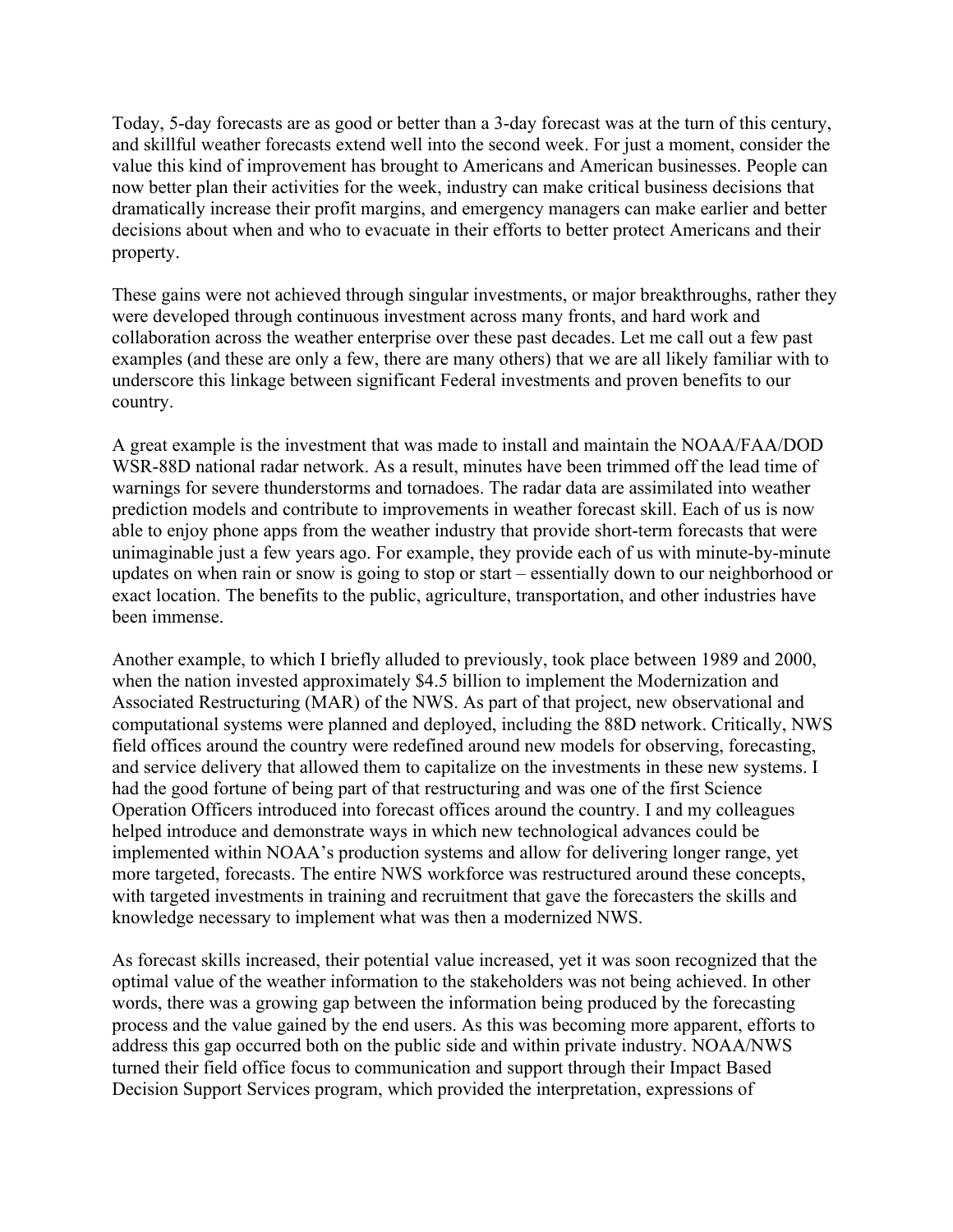confidence, and details necessary to ensure that not only were the NWS's forecasts increasingly accurate, but they were also consumable and actionable, and resulted in the right actions being taken. Equally, private industry made great strides in adding customized value to the NOAA foundation and increasingly developing additional internal capacity to better serve the U.S. and global economies.

As remarkable as these advances have been at saving countless lives, enabling the protection of infrastructure, and mitigating business losses due to weather impacts, we have likely fallen short of where we could have been, and more work still needs to be done. In fact, there is some evidence that the progress in some areas we have all enjoyed and benefited from is slowing (e.g., the skill of medium-range numerical model forecasts). Fortunately, the weather community feels strongly that if done correctly, the weather enterprise can build upon this overall remarkable success story and extend its proven track record through and beyond the next decade. These new benefits would be delivered at a critical time as our Nation is increasingly challenged by weather extremes and climate change impacts.

The PWR report (NOAA Science Advisory Board, 2021) lays out a comprehensive plan that has the potential to be transformational over this coming decade if fully executed. The report identifies three pillars (observations, forecasting, and information delivery), along with several foundational elements (science, computing, workforce development, and the weather enterprise), as being critical to achieving the gains in the value in weather information that are believed possible and critical over this coming decade. Similar to how gains over the past decades were achieved, the report highlights that future advances will be best enabled by the continued investments across multiple fronts. For example, gains in observations must be balanced by better data assimilation and improved numerical models. In turn, these investments need to be informed by societal needs and benefits. Finally, research and investment in the development and delivery of weather information are necessary if related efforts are to keep pace with the scientific and forecast advancements and ultimately improve the ability to protect lives and property, expand the communities served with relevant weather information, and promote economic vitality at this critical time of rapidly changing weather trends and extremes.

I now want to draw your attention to, and focus on, a critical part of the PWR report, namely the section on critical first steps. This section is a collection of ten actions or recommendations that stand out as critical to the success of any plan to move the weather enterprise forward. They are a subset of all recommendations and critical actions identified by the PWR Study Team. One of three factors drove the selection of each: (1) an ability to deliver immediate benefit (low risk/high reward); (2) necessary to close a critical gap or shortfall; or (3) first in a temporal dependency across multiple actions. These steps were further clustered into four areas including: Research and development, Infrastructure, Action and impacts, and NOAA prioritization and investment. These critical first steps are also highlighted in the PWR Report in Brief (NOAA Science Advisory Board, 2022). I will now briefly call your attention to efforts within each of these four areas.

RESEARCH & DEVELOPMENT: This first area identifies three specific recommendations or actions. The first is an immediate focus on the development of an Earth System Modeling (ESM) framework approach to improve forecast accuracy and lead time. I mentioned earlier that there is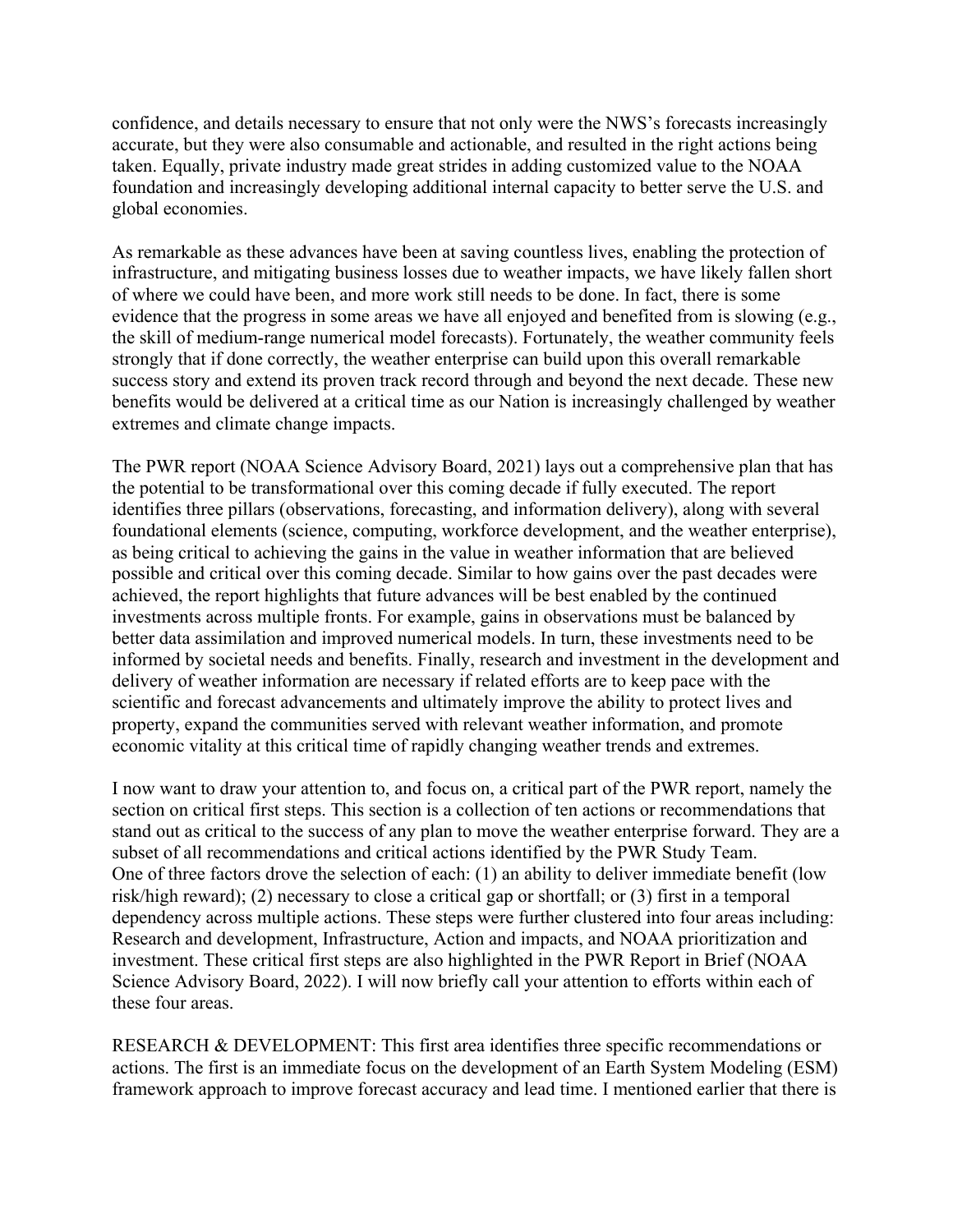some slowing of forecast skill improvements across all major global modeling efforts, including the European Center for Medium Range Forecast and NOAA's Global Forecast System (GFS). While there are several candidate explanations for this slowing, one possibility is that we are reaching the limits of an atmosphere-focused framework. Moving to a fully coupled earth system that includes oceans, the cryosphere, and improved land surface models, is needed to help extend skillful forecasts to longer lead times and deliver greater benefit. Furthermore, the ESM framework is critical to many aspects of the decadal plan and should be immediately prioritized.

The second effort in this area identifies the need for increased and immediate investments in social and human behavioral sciences research, in order to address service gaps, especially for historically underserved and socially vulnerable populations. Investments in this area are absolutely necessary to ensure the full value and benefit from the weather information pipeline are achieved, including across the full diversity of decision makers and weather information users. A critical need is in the collection of relevant data that allow us to understand the needs and circumstances of our wide and varied populations across the nation.

A final key research effort that requires immediate prioritization is data assimilation. This is necessary to deliver sustained improvements in forecast skill and to train the next generation of experts in this area to fill an existing critical workforce gap. Investments in new observing systems cannot be prioritized if a commensurate data assimilation capability to leverage the observations within the modeling system does not exist. Without doubt, the effective utilization of existing and future observations depends on rapid and significant advancement in data assimilation capabilities.

INFRASTRUCTURE: Investments in infrastructure are clearly critical to our success and this second area involves three specific recommendations. The first is that NOAA must accelerate and enhance the ability to deliver to all stakeholders the full volume of foundational data that is generated across their many Centers. There is an exponentially increasing amount of data collected from radar, temperature and wind sensors, and satellites, as well as growing output from NOAA's suite of numerical models and access to these data is critical to many stakeholders within the weather industry. In many ways, NOAA/NWS has been a victim of its own success with the accelerating demand exceeding expectations. NOAA/NWS must commit to improved weather data dissemination, increased open science approaches, and expanded applications through weather industry partnerships. These data are the lifeblood of much our private weather industry, and full and highly reliable access to them is essential.

The second effort in this area involves high performance computing (HPC), which is likely the lynchpin of the success of weather research over this next decade. Without significant and sustained HPC resources, many of the core programs and efforts identified within the PWR report will not be possible. As such the report calls for an increase in capacity by two orders of magnitude (over the next ten years) with a 3:1 ratio of research-committed HPC to productioncommitted HPC. The benefits of accelerated and long-term investments into HPC cannot be overstated, nor can the detrimental impact of continuing with sub-optimal, incremental, and irregular investments.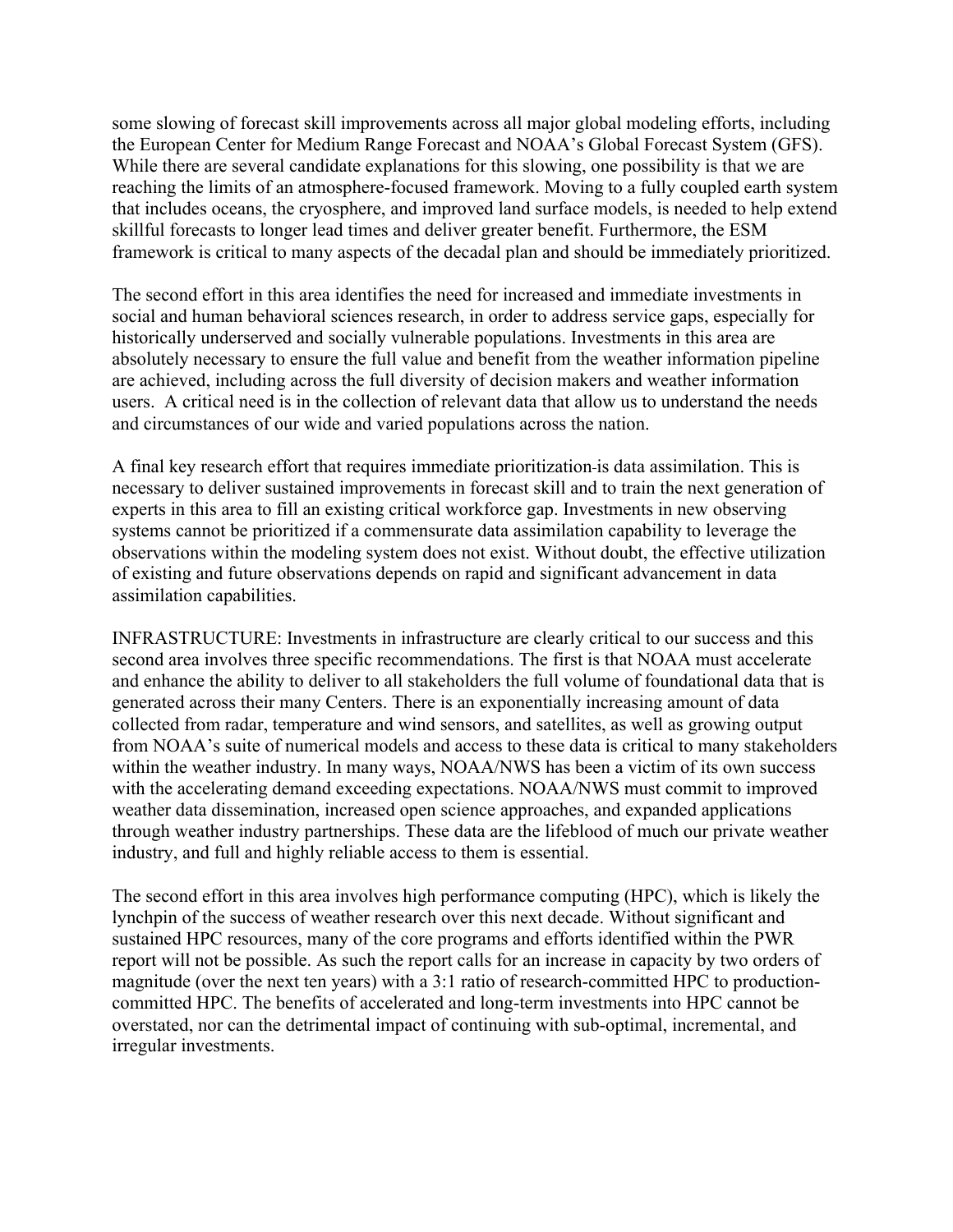The final effort of the infrastructure section focuses on guiding investments across Earth system observing networks. In some cases, these are existing networks where additional minimal investments could quickly enable more extensive use of the data. In others they are large investments that require committed strategic programs to be successful. I discussed earlier the tremendous value we have gained through the WSR-88D network that was installed primarily in the 1990s, yet that network is, at this point, primarily being sustained through multiple life system extensions, and only slow progress is being made toward a next-generation phased array network. A strong commitment for this next generation system is critical. Finally, the private sector is increasingly capable of partnering with, and or, delivering, new and innovative observing systems that can be both sold for commercial viability and shared with the NOAA/NWS. These opportunities must be actively identified and evaluated to identify the best and optimal path forward.

ACTIONS & IMPACTS: Specific to actions and impacts, one area that the report calls out repeatedly is reanalysis and reforecasting (RA/RF). These efforts are vital to Earth system model evaluation and improvement, to characterize extremes, and to provide training datasets for artificial intelligence applications. Unfortunately, NOAA does not have a good track record of prioritizing and investing in the generation of RA/RF. Ideally, they will become part of the operational production system, which will enable constant assessment.

As our country faces increasing climate and weather threats, an area of research that will likely bring significant benefit is to target the understanding and prediction of high-impact weather (HIW). Sharply focused research program on specific hazards (e.g., severe convection and tornadoes, hurricanes, fire weather, drought, and floods) will be the best and most expedient way to match the urgent need imposed by climate trends, population and infrastructure increases, and disproportionate impacts on vulnerable communities. These challenges are only going to grow further and early focused attention on providing relevant targeted observations, modeling, and forecasts, will best serve the WRN strategy.

The forecasting of water, both too little and too much, is one of the grand challenges of the weather forecasting industry. Water cycle extremes, i.e., drought and flood are leading causes of economic and human disruption, yet the prediction of precipitation extremes has been exceedingly slow to improve, with serious adverse impacts on people and the economy. Numerous opportunities exist that would increase resilience to extremes if precipitation, streamflow, and flooding could be better predicted. Immediate and substantial action to implement these recommendations are poised to yield high-value benefits in hazard mitigation and cost avoidance and economic efficiency and opportunity, and environmental justice.

NOAA PRIORITIZATION & INVESTMENT: NOAA and other partner Federal agencies deserve considerable praise for their long-term track record in the area of weather and climate forecasting. Nonetheless, there is little doubt that more could have been achieved and efforts must be made to strive for the best and optimal weather research trajectory possible; especially in the light of what will hopefully be significantly increased resources.

NOAA must focus on developing improved, increasingly objective, methods to balance investments across the weather information value chain and expand efforts to more precisely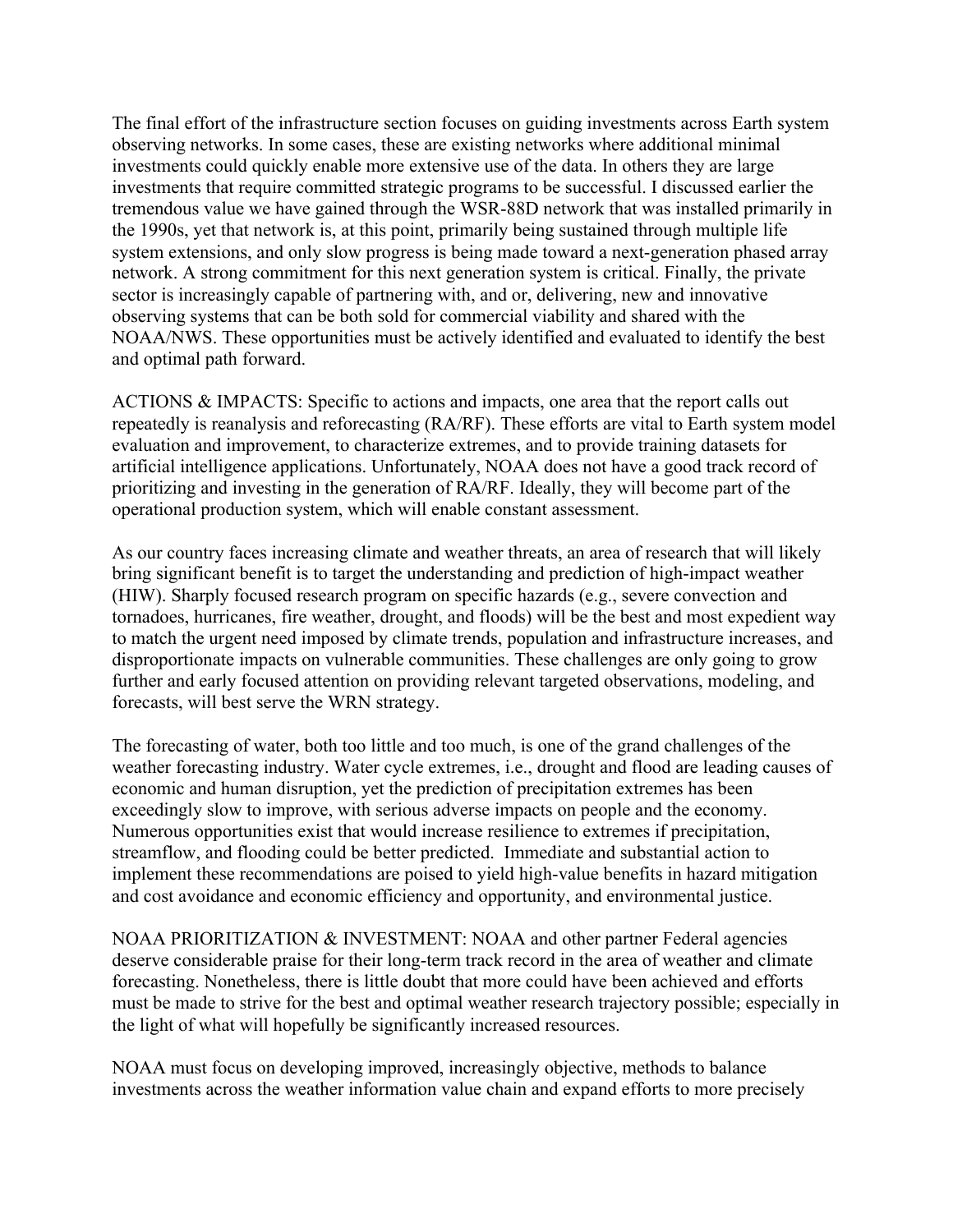target future investments. These plans should include ongoing prioritizations, carefully vetted implementation plans, and detailed gap analyses that are designed to call attention to any potential negative impacts. It is also critical that NOAA immediately develop more systematic methods to prioritize investments, including improved metrics to measure success, set goals, and focus resources. Not only will these methods better inform NOAA leadership, but they will also provide Congress with additional tools to prioritize investments for their greatest impact. Ideally these methods will be structured, will cross line offices, and will promote an integrated approach to budget decisions. They must also incorporate the broader weather enterprise. We have learned from the past that a thriving private industry can provide data, products, and services to federal agencies, which will help accelerate applied research and innovation through partnerships, including the academic sector.

The immediate first-step topics from the PWR report are, indeed, an excellent place for you to either accelerate and/or begin investing in immediately. If resources can be acquired to execute on the PWR plan, the benefits will be transformational as we move into this next decade. Having said that, the work will not be easy and will require the continued growth of the weather enterprise through increased collaboration and investment. The synergy will be high across the Enterprise, with NOAA focusing on its core mission, and private industry playing an increasingly essential role in the process.

I hope I have provided through this testimony some helpful insights that will support as you work to chart a course forward that will build off of our past successes, learn from past challenges, and build toward a better prepared and Weather Ready Nation.

I look forward to your questions. Respectfully, Dr. Brad Colman

References:

NOAA Science Advisory Board, 2021: A Report on Priorities for Weather Research. NOAA Science Advisory Board Report, 119 pp. https://sab.noaa.gov/wp-content/uploads/2021/12/PWR-Report\_Final\_12-9-21.pdf

NOAA Science Advisory Board, 2022: A Report on Priorities for Weather Research (PWR): Report in Brief, NOAA Science Advisory Board Report, 8 pp. https://sab.noaa.gov/wp-content/uploads/2022/04/PWR-Report-in-Brief\_4March2022\_Final.pdf